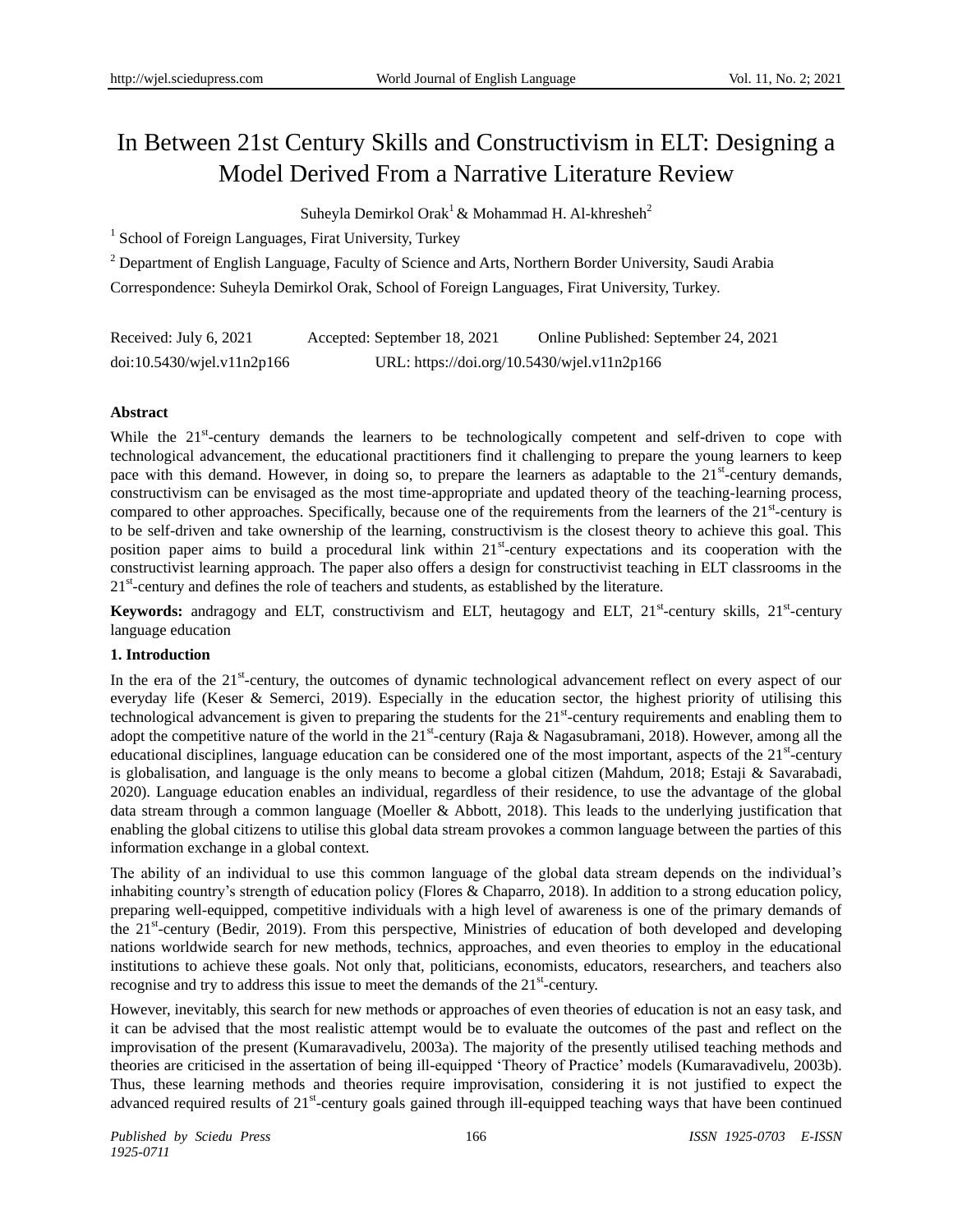from the previous century. While deeply observing the nature of the  $21<sup>st</sup>$ -century, the need to evaluate the autonomous and competent individuals regarding 4Cs (collaboration, creativity, critical thinking, and communication), and powerful self-constructs such as self-confident, self-regulated, self-efficient individuals becomes more acute (Erdogan, 2019; Hibbert & Foncha, 2019).

Of all the educational theories, the present study argues that the implication of constructivist theory aligns most with the needs mentioned above throughout the previous centuries. However, the underlying demand remains to update and improvise the approach to function it in the most efficient way to deal with the  $21<sup>st</sup>$ -century demands. These updating and adaptation practices of an approach are envisaged in the literature as the 'Practicing theory' process (Kumaravadivelu, 2003). Educators are expected to practice the constructivist approach with their promotional activities. In this frame, not only English language and teaching students, through constructivist theory addresses a wide range of audience ranging from Medical students, engineering students, to the Conservatory students as it targets to bring up self-efficient, self-regulated, and competent individuals.

The study also advocates that both  $21<sup>st</sup>$ -century globalised world and constructivist theory share the same goals. A procedural link can be envisaged between these two concepts. However, in the current literature, the gap in research exists to review the needs of 21<sup>st</sup>-century language education under constructivist theory. Hence, the present study seeks to address this gap in the literature through reviewing the prominent literature. Additionally, the study follows a theoretically derived mode and model design that follows a constructivist approach in ELT and addresses the needs of the 21<sup>st</sup>-century. In doing so, the present study follows two research questions:

a. How does the constructivist theory of learning address the need of 21st century ELT requirements from students?

b. How do the existing studies perceive the design of a mode and model that follows the constructivist theory to address the 21<sup>st</sup>-century ELT requirements?

## **2. Methodology**

The study follows a narrative literature review, which aims to review and critique relevant literature and offer a new conceptualisation derived from the previous literature (Snyder, 2019). In reviewing the literature, the study initially amplifies the 21<sup>st</sup>-century skills and constructivist learning theory intending to build a procedural link between the 21<sup>st</sup>-century skills with constructivist learning theory based on sharing similar outcomes. As the outcome of the narrative literature review, this link is followed up with the generation of the design of constructivist teaching in ELT classrooms in the 21<sup>st</sup>-century and defining the role of teachers and students, as established by the literature.

## **3. 21st-Century Skills**

To address the concerns of quality education, in 2002, academicians, politicians, educators, education experts, and researchers attempted to establish a non-governmental organization called Partnership21 (hereafter P21) (Brinkerhoff, 2002). This non-profit organisation describes its mission to identify and address students of all ages, starting from the pre-primary to the life-long learners. This organisation further attempted a round table meeting with educators from all over the world to smooth the integration of the learners to the  $21<sup>st</sup>$ -century. The outcome from these attempts was the marginalisation of the various perspectives from the participants, which constituted a commonly accepted frame in 2007 (P21, 2007a), which incorporates interdisciplinary themes (Business, Economic, Financial, Global Awareness, Civil Literacy, Entrepreneurial Literacy, Health Literacy, and Environmental Literacy), and core subjects (English, Reading, World Languages, Arts, Mathematics, Language Arts, Economics, Geography, Science, History, and Government and Civics) (see Figure 1)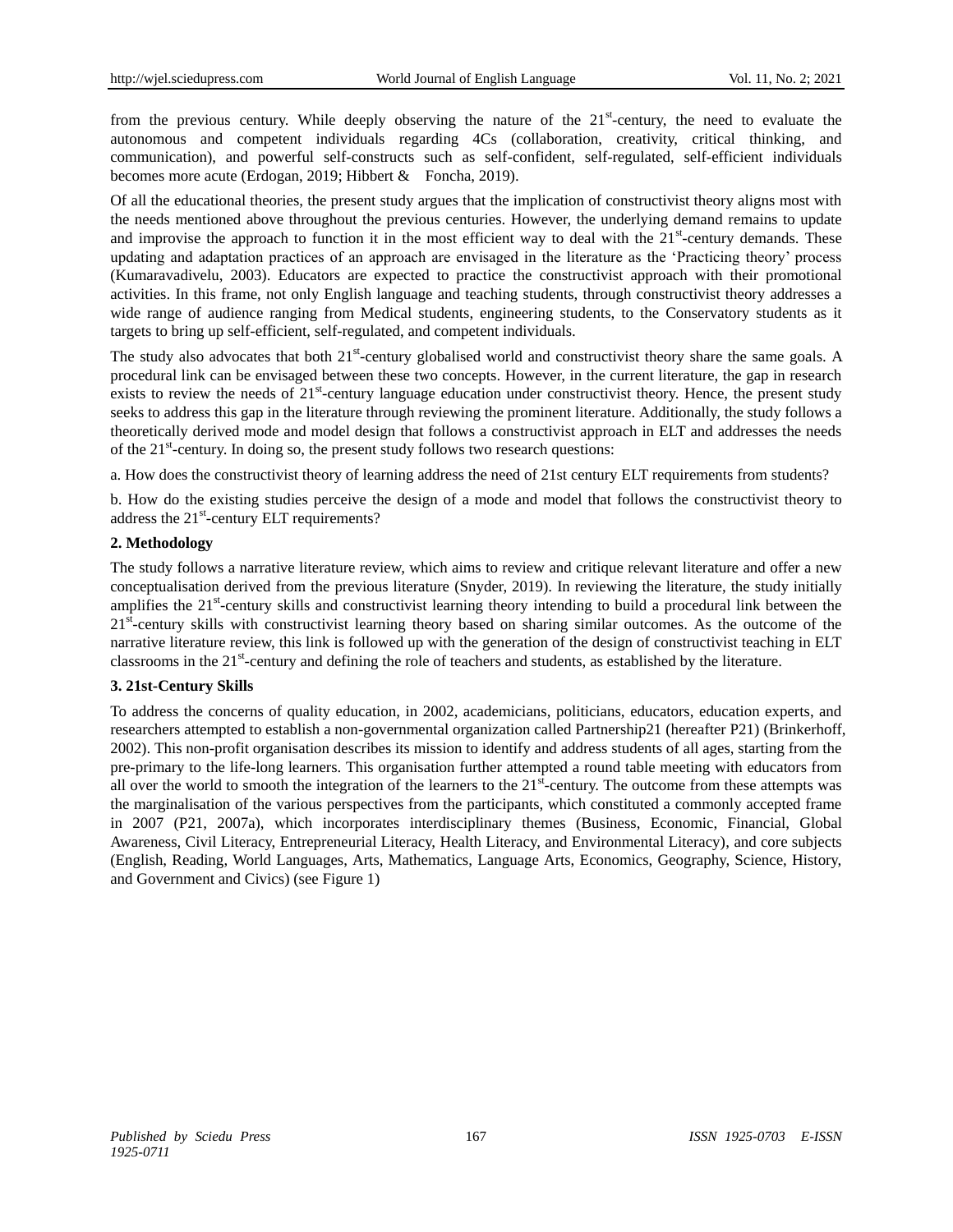

Figure 1. P21 Framework for 21st-Century Learning (adapted from P21, 2007a)

In the framework as depicted above, the main focuses of the themes and subjects are counted as learning and innovation skills, life and career skills, and information, media, and technology skills. The frame emphasises that the focal point for language education is learning and innovation skills. The literature further advocates that language educators and teachers widely appreciate the structure of learning and innovation skills introduced by P21. It clarifies the mastery of information and competencies required for the 21<sup>st</sup>-century (Lam, 2011). Graduates from higher education institutions are expected to be enabled with self-constructs to meet the career aspects demanded in the  $21<sup>st</sup>$ -century (Haro-Soler & Kiraly, 2019). At the same time, it is beneficial to underline that the change can still be made to prepare the learners for the  $21<sup>st</sup>$ -century and reconstruct the ill-equipped education.

The fundamental skills necessary for meeting the need of  $21<sup>st</sup>$ -century, derived from the literature (Anagün, 2018; Chalkiadaki, 2018; Chu et al., 2016; Urbani et al., 2017) is amplified in the following table:

| Key Domain                     | Essential skills for $21st$ -century learning and occupations |  |
|--------------------------------|---------------------------------------------------------------|--|
| Core subjects and skills       | ⋗<br>Reading                                                  |  |
|                                | Writing                                                       |  |
|                                | Numeracy                                                      |  |
| Learning and innovation skills | Critical thinking<br>⋗                                        |  |
|                                | Problem-solving                                               |  |
|                                | Communications                                                |  |
|                                | Creativity and innovation<br>⋗                                |  |
| Career and life skills         | Collaboration and teamwork<br>⋗                               |  |
|                                | Leadership and responsibility                                 |  |
|                                | Initiative and self-direction                                 |  |
|                                | Flexibility and adaptability                                  |  |
|                                | Social and cross-cultural interaction                         |  |
|                                | Career and learning self-reliance<br>⋗                        |  |
|                                | Productivity and accountability<br>⋗                          |  |
| Digital literacy skills        | ⋗<br>Computing literacy                                       |  |
|                                | Information literacy                                          |  |
|                                | <b>ICT</b> literacy                                           |  |
|                                | Media literacy                                                |  |

Table 1. Fundamental Skills for 21<sup>st</sup>-Century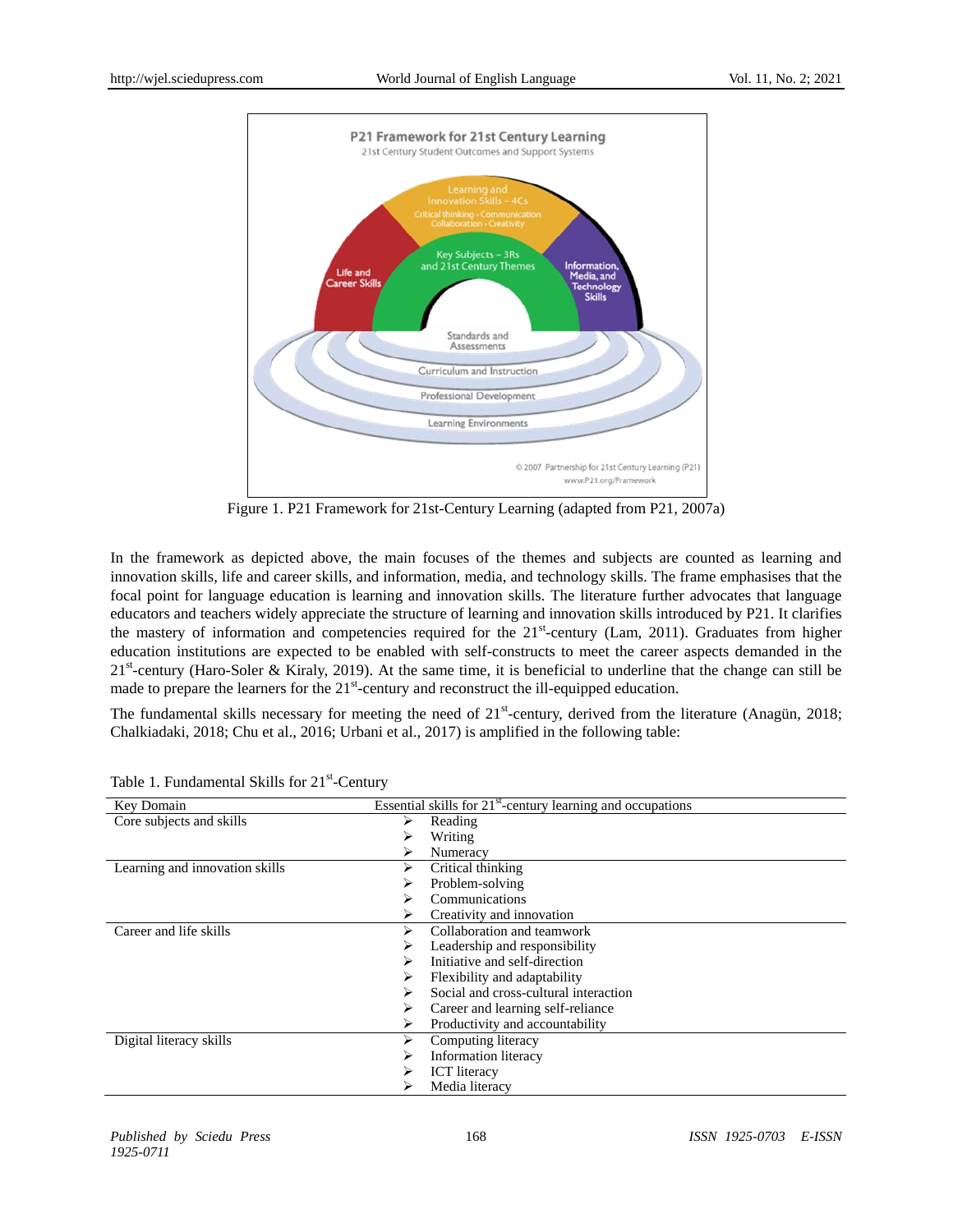From the table above, it is evident that the interest areas of P21 are a context for learning, immediate assessment techniques, the language of instruction, and professional development. These items can be considered crucial considering the forth-coming centuries will also require the same needs of the  $21<sup>st</sup>$ -century if the aim is to prepare auspicious generations (P21, 2009). However, learning and innovation skills emphasise real-life language teaching from a language education point of view (Bedir, 2019). This can be further established through placing communication, creativity, critical thinking and collaboration in classroom activities. When the 4Cs skills are perceived as the most effective skills for language education, the main objective of language education can be envisaged as '*Language for life'* (Rankin & Stegu, 2018). On the contrary, language education in the classrooms may also result in practising the theories of other cultures without analysing the suitability of the approach into the immediate classroom atmosphere or the main objective of the target language. From this point of view, the study advocates building a procedural link between the Constructivist theory and 21<sup>st</sup>-century requirements.

#### *3.1 Constructivist Theory*

Over the past centuries, the impact of educational theories on the learners' or even all individuals' learning habits has been researched and is still being explored by psychologists, philosophers, neuroscientists, linguists, and educational experts (Rankin & Stegu, 2018). Monroe (1921) advocates that this search for theory has started from Greek philosophers with Socrates (469 - 399 BC), Plato (427 – 1347 BC), and Aristotle (384 – 322 BC). The movement continues even in the  $20^{th}$ -century (respectively) with Piaget (1926, 1955, 1959, 1970, 1981), Bruner (1960, 1966), and Vygotsky (1978, 1980), and moves on with more modern researchers' popular studies: Bloom (1956) and Gardner (Bornstein & Gardner, 1986; Gardner, 2000, 2006). These researchers have been searching for the meaning of the learning paradigm and its concise frame for the evolution of learning paradigms per the centuries' requirements.

The premise of constructivist theory is articulated by Jean Piaget (1955), who asserted that knowledge is internalised via certain mechanisms by humans. It is crucial to be aware that constructivism is not a pure pedagogy. Furthermore, a guidance theory describes how learners construct their knowledge from the instructed learning (Xu & Shi, 2018). Constructivism circles around the reflections and their link with individuals' previous experiences (Baviskar et al., 2009). According to Tobias and Duffy (2009), constructivism design is a perfect match with '*Learning by doing'* or '*Hands on'* classroom activities from the perspective of active learners. The authors further advocate that at this point, 21<sup>st</sup>-century constructivism contradicts Piagetian Constructivism due to Piaget's distrust in learning by doing actions (empirical methods) and reliance on robotic activities (clinical practices). This shows the shift in the paradigm from behaviourism to cognitivism and from there eventually to constructivism.

According to Clark (2018), Gordon (2008), and Tobias and Duffy (2009), constructivism potentially seeks to promote a strong theory for describing how individuals internalise the meaning of the world with raw facts and formulate the new and individually different knowledge for themselves. Xu and Shili (2018) add in this regard that expertise is not outside and does not transfer by itself. Rather it can be discovered and gain new meaning through conversation, discussion, collaboration and construction. Butzler (2014) cites that constructivist theory highly supports learners' self-constructs through encouraging the discovery-learning process.

Among all the theories, the constructivist theory is one of the widely utilised theories in language education (Xu  $\&$ Shili, 2018). The theory advocates that every individual constructs their meaning. However, one of the major challenges of implementing this theory is the uncertainty of reaching an acceptable purpose regarding language education in the ELT classes (Riedener, 2019). Thus, teachers must observe and pay attention to students' learning process and keep it under the frame of collaboration and interaction (Zielinski, 2017). This offers a solution to maintain the information exchange among students under cooperation, communication, conversation frame until they achieve the meaning. The theory advocates that the teachers' responsibility is to provide students with controversial circumstances, creative, collaborative situations and monitor at the same time manipulate the process for the target outcome (Martin, 2019).

*Published by Sciedu Press* 169 *ISSN 1925-0703 E-ISSN 1925-0711* While before constructivism, two major theories were considered as the most prominent in understanding human learning–behavioural and cognitive theories: constructivism is enumerated here as the third main learning theory; since it incorporates the most probable instructional teaching design in it (Duffy & Jonassen, 2013; Jonassen, 1991; Winn, 2013). On the one hand, these three theories overlap in many ways (Bergen & Parsell, 2019; Guild & Burke, 1997). On the other hand, these are quite distinct theories regarding explaining the learning process, and it can be justified as a rationale to treat them as discrete theories. As the arrow switches along the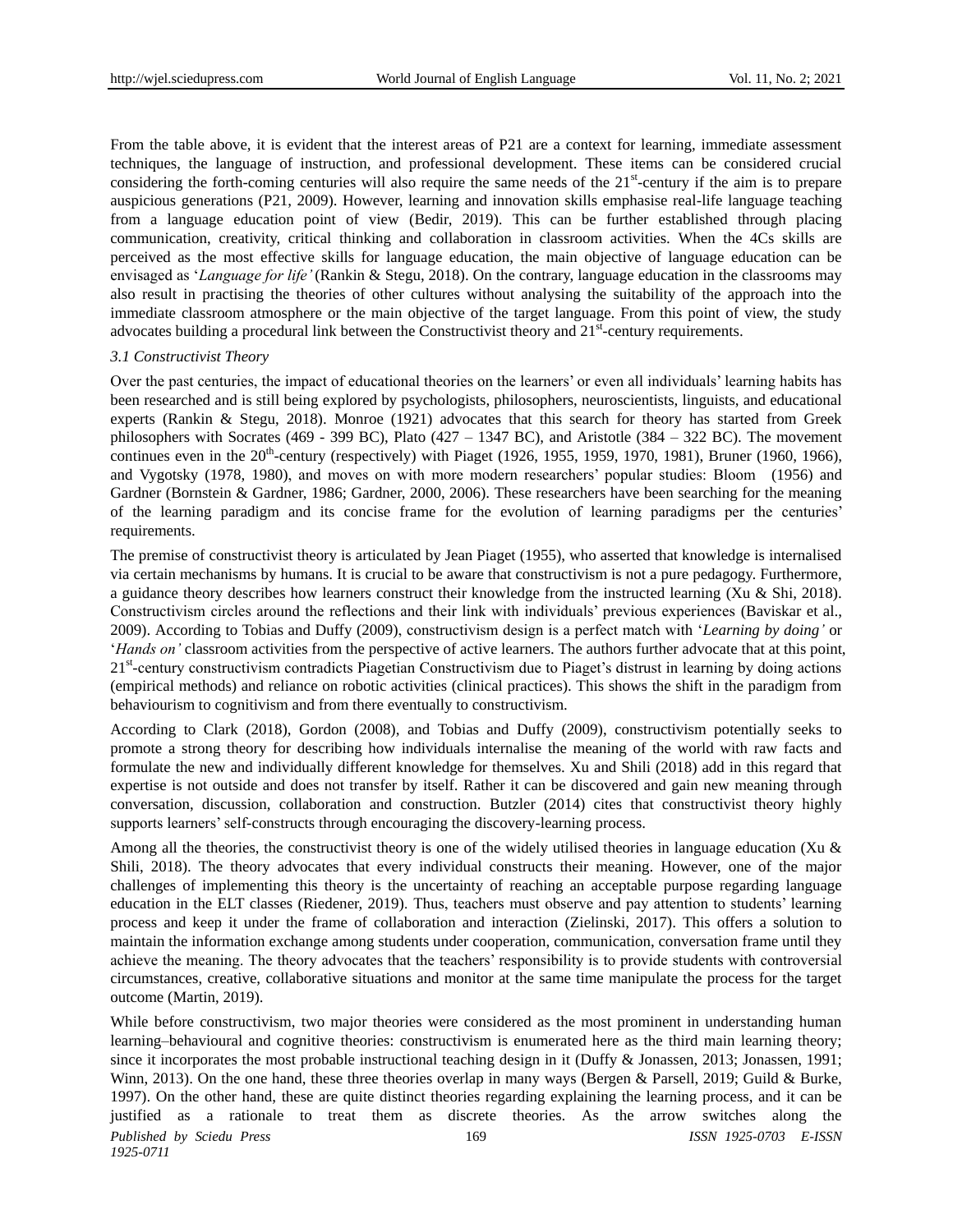behaviourist-cognitivist-constructivist continuum, it is visible that interest areas switch from passive learning to active learning (Johnson & Johnson, 2019).

Unlike behaviourism and cognitivism theories, constructivism theory has been recognised with different terminologies concerning the interpretations, practitioners, and classroom activities. Vadeboncoeur (1997) identifies three basic strands according to the interpretations of constructivism -Piagetian, sociocultural, and emancipatory constructivism. Consequently, these strands diversify respectively by (1) the subject of study, (2) views about how cognitive forms develop, and (3) "the liberatory power of the pedagogical approaches derived" (p. 22). However, among the aforementioned three constructivist interpretations, two of them- psychological constructivism (by Piaget) and social constructivism (attributed to Vygotsky) - is broadly recognized by educators. The major features which shape these interpretations are: (1) aiming to educate individuals as opposed to aiming to educate for the community (transmission of society), (2) the impact level of society on individual development (Richardson, 1997; Vadeboncoeur, 1997).

Apart from its sub-titles, names, and interpretations, constructivism incorporates a broad epistemology (a theory of obtaining the meaning of a concept from different perspectives) that presents ways humans can make meaning from nature or environment without direct instruction (Barger et al., 2018). Learners develop their understanding through constructing the link between the previous images, ideas, and beliefs from their experience and outside context without any repetition or imitation of any instruction from outside directly (Barger et al., 2018). In constructivist settings, learning activities are characterised via communication and collaboration, active engagement, inquiring about the presented information. Constructivist theory sustains educational practices under the circumstances of smooth transmission, which is enriched through a learning process instead of a didactic or one-way communication (Richardson, 1997). The basic futuristic element of constructivism is its reliance on dialogic knowledge transmission, which enables it to produce deeper understanding and better internalisation (Ivone et al., 2020).

## **4. Discussion**

# *4.1 The Implication of the Constructivist Theory of Learning in Achieving 21st -Century Requirements*

The following three strands, identified by Vadeboncoeur (1997), are amplified with response to  $21<sup>st</sup>$  century ELT.

## 4.1.1 Piagetian (Psychological) Constructivism

According to Piaget, constructing meaning is an individual psychological continuum, leading to a higher level of understanding by incorporating cognitive mechanisms (Piaget, 1959). The objective is to promote students' engagement with the complex real-life features and enter into re-construction process via combining former and further knowledge within the frame of the analytical cognitive maps. Psychological constructivism perceives the meaning construction process as an individual process and perceives the teachers as the facilitators of this re-construction process in two ways (Bergen & Parsell, 2019). The first way is to design situations that intrigue motivation among the students, enabling them to be exposed to dissonance and create proper tasks. The second way the teachers can play the role of a facilitator is to tailor the students' proficient sides and encourage and establish their autonomy and self-constructs through tasks or projects. Hands-on activities, inquiry forms, and instructional activities are considered a means to capture students' attention and change their beliefs into hypotheses in a non-threatening classroom atmosphere. However, Richardson (1997) points out the concern that the immediate learning environment, in general, is the schools, which usually requires some forms of assessment and control mechanisms. Thus, unconditionally free meaning discovery may become a problematic issue from time to time. Under the controlled methods umbrella, ELT has been previously conducted through the utilisation of repetitive or imitative activities without the active participation of the students, which feeds to holding and examining the learners' learning outcomes.

However, language education in the  $21<sup>st</sup>$ -century ELT classes enables the students to apply the knowledge in their real-life (Phongsirikul, 2017). In line with that, students are encouraged to think beyond the given scenario instead of previously conducted exam-oriented, syllabus-directed, and teacher-centred classes. In the ELT classes being analysed through the timeline of past decades to the present, constructivism reveals a flow from andragogy to heutagogy (self-determined learning). Within these two concepts, heutagogy claims individuals can regulate their learning process by taking ownership of the knowledge (Jones et al., 2019). On the other hand, andragogy is pursuing pedagogy to general adult education, which indicates it has certain borders (Jones et al., 2019). Although ELT was under hegemony of controlled activities in the past centuries, the present teaching-learning activities of English seeks to address the 21<sup>st</sup>-century. This advocates for the restricted educative activities to be either eliminated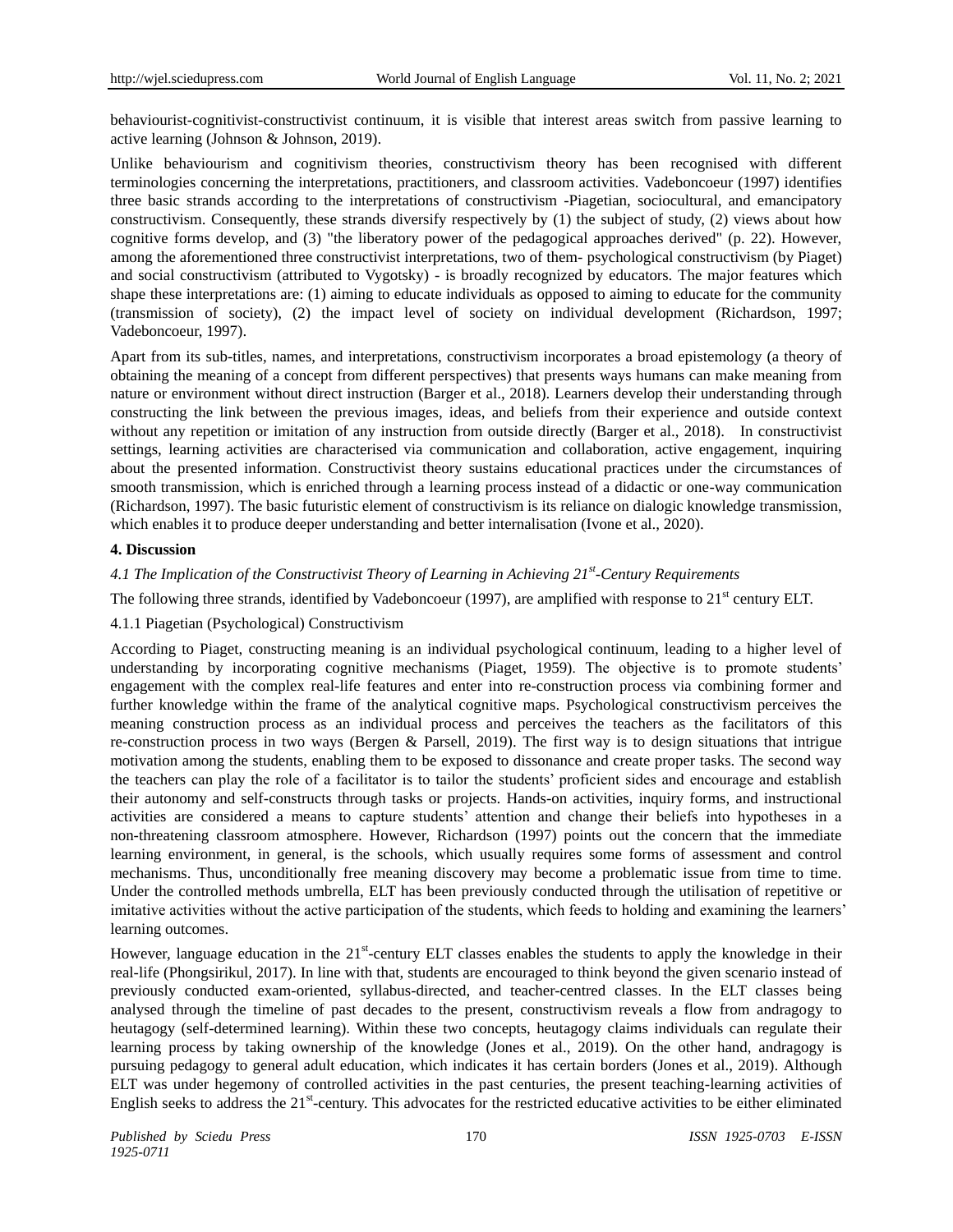or minimised. In this regard, 21<sup>st</sup>-century ELT education is more vulnerable to societal constructivism than Piagetian constructivism. Piagetian constructivism promotes individual meaning construction in contrast to the collaboration and communication needs of the 21<sup>st</sup>-century ELT.

## 4.1.2 Social Constructivism

From the arguments as mentioned earlier, the concern can be raised that if (a) constructivist learning aims to meaning construction and (b) Piagetian constructivism is hindering the link among students, teachers, and society or the link between known and unknown constructs in the environment, and (c) the need of the 21<sup>st</sup>-century is to construct meaning through communication and collaboration; what can be the alternatives or a substitution for the Piagetian constructivism? Among the collaborative approaches for the learning process, the literature advocates that social constructivism is a better alternative to Piagetian constructivism (Bozkurt, 2017). Social constructivism differs from Piagetian constructivism specifically in terms of target audience: social constructivism aims at the whole society to reach the objective meaning rather than individuals. At this point, society is the instrument to achieve the target meaning. It has two approaches: situated cognition approach and sociocultural approach, as amplified below.

The situated cognition form of social constructivism advises that the meaning-making process is carried out through the collaboration of individuals with the environment. At the end of the process, both the knowledge base of the individual and the environment are reconstructed. In the school context, this activity is realised through student groups or student-teacher interactions. However, it is emphasised that the teachers need to take precautions to keep the atmosphere non-threatening. In this action, learning can occur in separation to interaction and the teaching is not directed to find '*Correct'* answers (Richardson, 1997)

Sociocultural approach form of the social constructivism is derived from L.S. Vygotsky (Davydov & Kerr, 1995; Moll, 1992; Wertsch, 2004; Al-khresheh, 2020), and it focuses on social interactions among the elements of society. In these social interactions, cultural forms gain meaning by the flow of the interaction. Society members then internalise those cultural meanings. In symbols and signs, formal information enters into situations, then affects or develops meanings. In doing so, raw materials change into meaningful pieces through cultural interpretations of signs or symbols. Vygotsky claims that all unknown life pieces gain importance in the Zone of Proximal Development through the facilitators' help. In this way, school subjects that are not of interest to the students or difficult to comprehend can gain new meanings via reconstruction in the ZPD.

# *4.2 Deriving the Teaching Mode and Teaching Design through Constructivist Approach for 21st -Century ELT*

Students are the centre of constructivist learning theory. Within the years of adopting and interiorising the theory, teachers have needed to formulate new teaching ways suitable to constructivism mode and eligible for the  $21<sup>st</sup>$ century.

4.2.1 The Mode of Constructivist Teaching in ELT Classrooms in the 21<sup>st</sup>-Century

Compared to traditional one-way, teacher-centred teaching methods, teachers and students' roles have shifted drastically. According to Xu and Shi (2018), the constructivist theory emphasisses the major emphasis on students' ideas and considers them responsible for the cognition and active transmission of the knowledge construction. According to this theory, teachers only facilitate the learning as a mentor while students are the protagonist of the learning process. Among the four elements of constructivist setting -situation, conversation, collaboration, and meaning construction, problems are envisaged to be more conducive for students' deeper understanding and building their knowledge through h reconstructing upon their previous knowledge. Second, collaboration becomes an active process throughout the learning and is considered vital for compilation and examination of the knowledge and materials, and even for evaluation of the final meaning. The conversation is counted as the building block of collaborative actions. In this learning approach, group members are expected to always be in contact and discuss to reach out one final common meaning. Otherwise, individual learning activities may result in misunderstanding or misinterpretation of the knowledge and materials. Meaning construction is the outcome of this learning process. In the process, teaching is designed to facilitate the students for meaning construction, build links among the components of the concerned study, and achieve one common acceptable understanding of the link between inner thoughts and outer thoughts. These four elements are fundamental and vitally advised for preventing wrong interpretations.

*Published by Sciedu Press* 171 *ISSN 1925-0703 E-ISSN*  In the mode of the 21<sup>st</sup>-century ELT classroom, the learning process also can be considered as free from setting such as virtual classrooms, flipped classrooms or inverted classrooms. The mode of those kinds of classrooms refers to the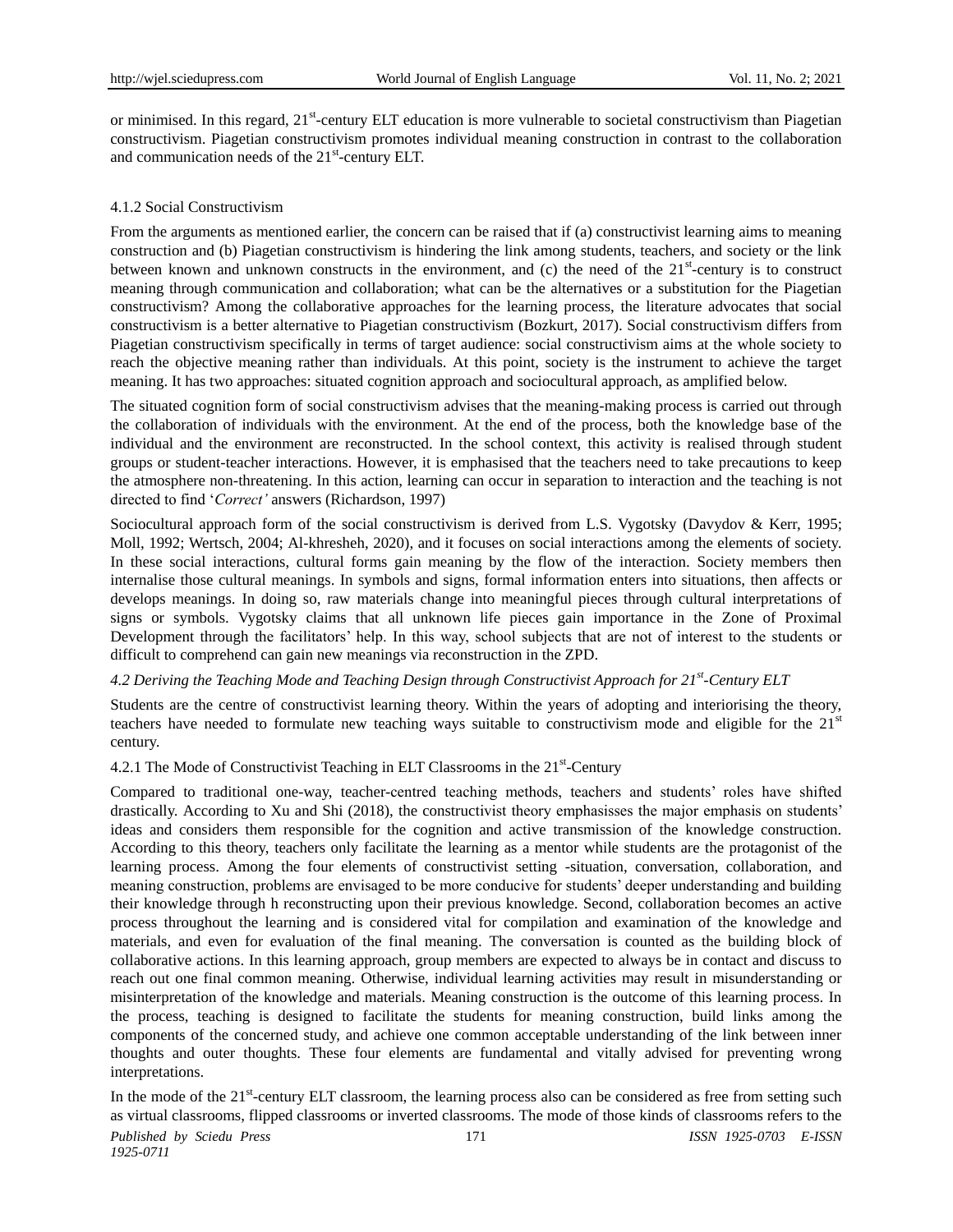re-adjustment of time from the students' angel. The significance here is self-regulated and reached knowledge by students. The underlying idea in the 21<sup>st</sup>-century constructivist teaching mode is that learning is the student-centred environment where knowledge and meaning are socially constructed (Xu & Shi, 2018).

To sum up and exemplify the teaching mode in ELT classrooms in the  $21<sup>st</sup>$ -century relying on the constructivism and constructivist learning surrounding, roles must be conceptualised beforehand as in the follows: teachers are the mediator, organiser, and even helper while students are in the centre. The situation, collaboration, and communication are employed as the learning environment affecting factors to stimulate the students' enthusiasm and leading spirit. Thus, the mode can eventually aim to construct the present knowledge powerfully (He, 1997).

4.2.2 The Design of Constructivist Teaching in ELT Classrooms in the 21st-Century

Within the frame of awakening era through incorporating fast-paced technology in the field of education, educationalists seek to try to explore new ways to adopt constructivist theory in the 21<sup>st</sup>-century ELT classrooms to enrich the teachers with technological skill and enable them to utilise the skills in the teaching process. Schools are expected to place students as decision makers and knowledge builders, leading them to be individually successful, actively engaged, and academically productive. However, it is unrealistic and unnatural to presume the entire shifts in the current teaching process will occur at once. Inevitably this paradigm shift is time-consuming.

On the bright side, until now, there have been some noteworthy developments in achieving these goals. In the following, the design of constructivist teaching for the  $21<sup>st</sup>$ -century is amplified, as derived from the literature.

As a first step, three aspects are placed as the most primary concerns- (a) externalising knowledge, (b) placing the students as centre and facilitate their autonomous learners, and (c) comprehend self-feedback. Second, the situation's role is considered the most significant at the meaning construction level. Through assimilation and adaptation, deeper understanding and novel meaning can be achieved successfully. As the third step, emphasis is given to collaborative (teamwork) learning. Interpretations arise from the interaction between the contexts and contend reciprocally. As the last step, the focus is on the learning process rather than the teaching process, which again implies the placing students at the center of this constructivist learning process. Holland (1997) explains that the environment fosters the improvements of attitudes; motivate both practices and practitioners to engage in the changing values. Given the students are surrounded by the proper conditions, they yield in the desired constructivist habits. In line with Holland (1997), designing the constructivist teaching environment is the common concern of both Richardson (2003) and Kemp (2011) as well. They claim that constructivist teaching design for ELT classroom is possible and appropriate with project-based learning approach (PBL) since both constructivism and PBL signals the student-centred approach. PBL is promoted in ELT classrooms to ensure positive interdependence, productive interactions, an active learning, personal accountability, and teamwork procedures. Apart from that, PBL makes both intrinsic and extrinsic commitment of the learning process possible for students.

To frame a clear analogy for design of constructivist teaching in an ELT classroom in the  $21<sup>st</sup>$ -century, a sample classroom design is suggested to be as in following apart from adapting PBL approach;

- $\triangleright$  Place the social environment at the first row
- $\triangleright$  Be conscious of various points of view and welcome them
- $\triangleright$  Keep in mind that teachers are the piece of the equation and not all of the equation
- $\triangleright$  Value student understanding more than transmitting information

In considering the constructivist design and mode in the  $21<sup>st</sup>$ -century ELT context, students should be enabled to discover and interpret freely through internet sources such as videos, audios, or text materials, and multimedia devices to accomplish their ultimate aims. While teaching was perceived as controlling and dominating in the traditional methods, in the 21<sup>st</sup>-century andragogy, ELT classes emphasised on autonomous learners with self-regulated, self-efficient, self-confident characteristics. Information on English grammar or basic language skills is no longer taught. They are expected to be discovered through guidance (Al-khresheh & Orak, 2021). As an outcome of the implication of constructivist theory, long-term learning aims to be activated compared to behaviourism and cognitivism, considering learning through doing and discovering is placed in the long-term memory. That is why constructivist theory is highly popular in language education in the 21<sup>st</sup>-century heutagogy.

4.2.3 Teachers' Role in the Constructivist Teaching in the 21<sup>st</sup>-Century Heutagogy

*Published by Sciedu Press* 172 *ISSN 1925-0703 E-ISSN 1925-0711* Considering the main objective of the constructivist theory to promote active learning, teachers' role in this learning process is regarded as passive observers or mentors, who facilitate active learners to bridge the gap between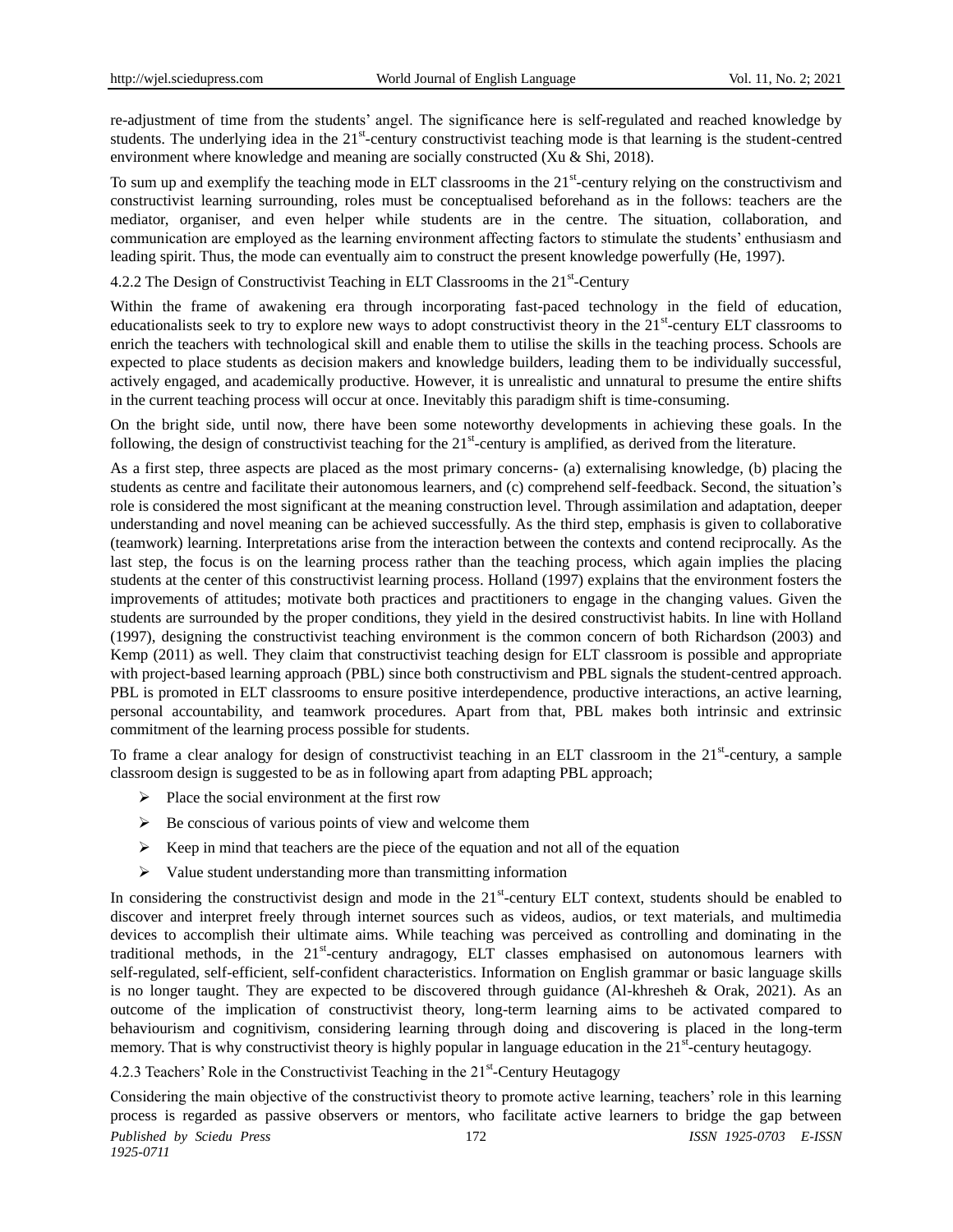knowledge and activity. Teachers in this process can be envisaged as scaffolders or facilitators rather than a tool to reproduce knowledge by pre-planned instructions. In this model, teachers are expected to encourage learners to always search for greater understanding by inquiring, overcoming the challenges with collaboration and communication, and reaching for a solution in a team. Teachers should de-emphasise the 'Correct' answers to the questions without reasoning or proving it with background information. This is another common point between 21<sup>st</sup>-century teacher model and the constructivist theory teacher model. In both teaching concepts, teachers and text-books are no longer the only information sources. They are expected to be treated as faithful supporter in the meaning construction process. Teachers harness the students by decreasing the external pressure of examination and devoting themselves to create encouraging self-pursuit of knowledge. In completing the meaning construction process, teachers' role should be not the only initiator of the motivation but also the sustainer of it till the learning outcome is achieved. In parallel to the advised teacher model of the 21<sup>st</sup>-century ELT classrooms, teachers are expected to promote the 4Cs- collaboration, communication, critical thinking, and creativity in the process of long-term learning.

4.2.4 Students' role in the Constructivist Learning Process in the 21<sup>st</sup>-Century Heutagogy

Under the scaffolding of teachers, constructivist theory advocates for student-centred learning. In line with this, the concerned theory comprises four elements: cooperation, conversation, situation, and meaning construction. These four elements are hypothesised to encourage, and activate students' passion for learning under the guidance of their teachers. That is how students complete meaning construction via the pioneering of initiators or enthusiasm presented in the immediate environment. Xu and Shi (2018) exemplify students' role in the constructivist learning process as the constructors facing complex real-life situations and are required to discover the meaning under the guidance of their teachers. Students are prepared as enabled to undertake cognitive strategies to form the meaning. They are expected to manipulate the whole learning process in contrast to traditional methods. They put the theory into practice, analyse the hypothesis or problems, and reach the most practical and long-term meaning. The common goal of both the constructivist theory and 21<sup>st</sup>-century ELT andragogy is to prepare efficient generations. So, it is not the only responsibility of the teachers or students; administers, stakeholders, evaluators of curriculums should all make changes in their ideology and face up with the learning and teaching facts of the constructivist theory and 21<sup>st</sup>-century globalised world.

## **5. Conclusion**

The present study aims to show the common goals of both constructivist theory and 21<sup>st</sup>-century skills regarding ELT and how they are interlinked and can be practised simultaneously in the immediate educational institutions. Each century brings its own needs to every field of life, ranging from everyday to academic or career aspects. The area of education, especially language education, is on the priority of consideration regarding the reflections of the advancements. Technological advancements have turned the world into a global village in the  $21<sup>st</sup>$ -century, and the English language has become the instrument of the communication of the so-called global village. Thus, it is of utmost importance to adopt an improvised trend of constructivism related to the acceleration of teaching and learning English in the long-term in the  $21<sup>st</sup>$ -century.

The study offers a theoretically derived mode and model of ELT following a constructivist approach in achieving 21<sup>st</sup>-century learning requirements. Language education should be for life, and learners need to feel and internalise the language through experiences and discoveries to acquire it. In line with it, the  $21<sup>st</sup>$ -century necessitates and expects more interactive and autonomous learners from educational institutions. Constructivist theory meets the requirements of the 21<sup>st</sup>-century global world since it has all the makings of the addressed pre-requisites.

Given that it is a review study, it is suggestable to conduct a research study with methodological triangulation and a high number of participations in cross-sectional studies to test the allegations in the concerned study in various contexts.

## **Conflict of interests**

The authors have no conflict of interest.

#### **References**

Al-khresheh, M., & Orak, D. S. (2021). The place of grammar instruction in the 21st century: Exploring global perspectives of English teachers towards the role of teaching Grammar in EFL/ESL Classrooms. *World Journal of English Language, 11*(1), 9-23[. https://doi.org/10.5430/wjel.v11n1p9](https://doi.org/10.5430/wjel.v11n1p9)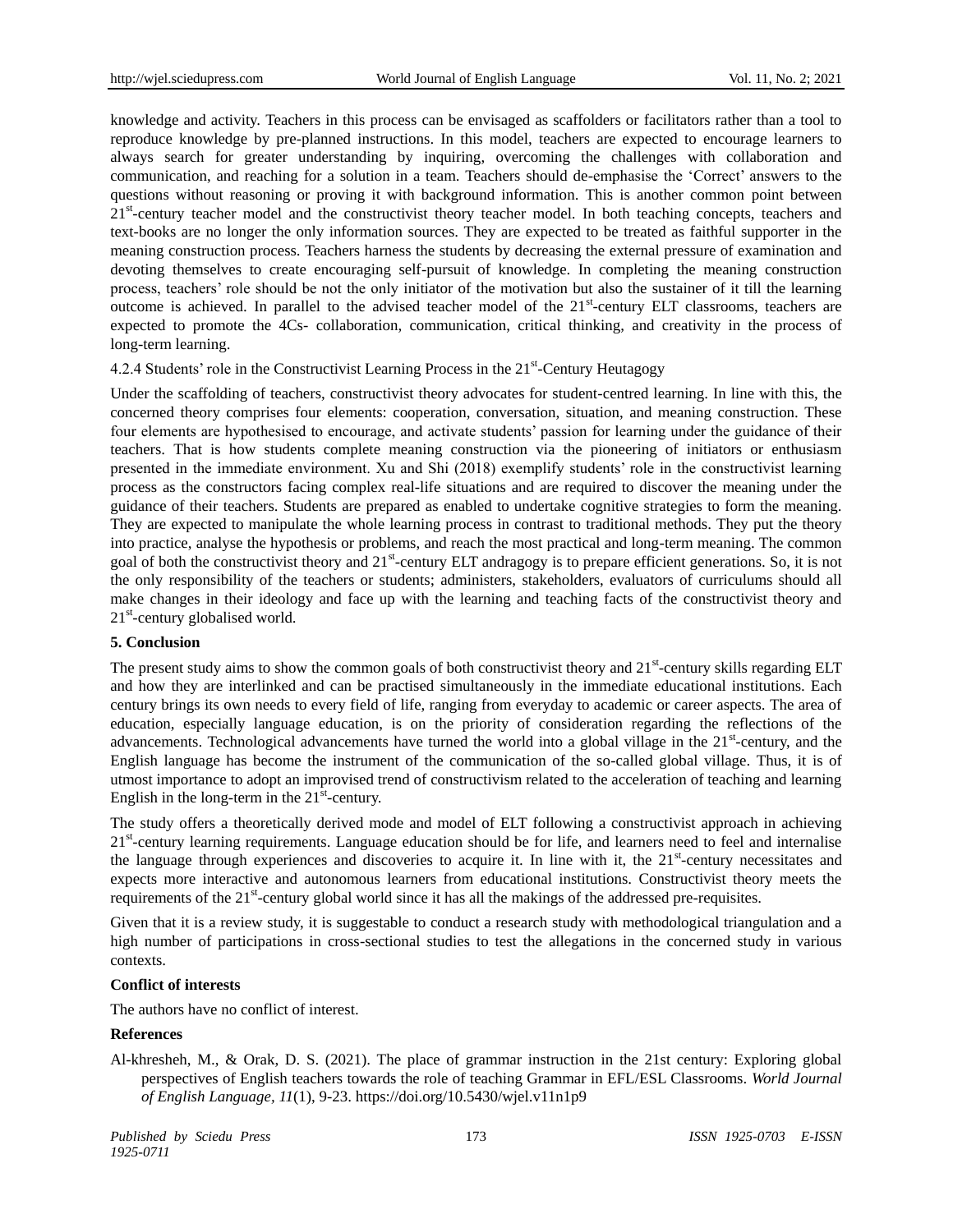- Al-khresheh, M. (2020). The impact of cultural background on listening comprehension of Saudi EFL students. *Arab World English Journal, 11*(3), 349-371. https://doi.org/10.24093/awej/vol11no3.22
- Anagün, Ş. S. (2018). Teachers' perceptions about the relationship between 21st century skills and managing constructivist learning environments. *International Journal of Instruction*, *11*(4), 825-840. https://doi.org/10.12973/iji.2018.11452a
- Barger, M. M., Perez, T., Canelas, D. A., & Linnenbrink-Garcia, L. (2018). Constructivism and personal epistemology development in undergraduate chemistry students. *Learning and Individual Differences*, *63*, 89-101. https://doi.org/10.1016/j.lindif.2018.03.006
- Baviskar, S. N., Todd Hartle, R., & Whitney, T. (2009). Essential criteria to characterize constructivist teaching: Derived from a review of the literature and applied to five constructivist-teaching method articles. *International Journal of Science Education*, *31*(4), 541-550. https://doi.org/10.1080/09500690701731121
- Bedir, H. (2019). Pre-service ELT teachers' beliefs and perceptions on 21st century learning and innovation skills (4Cs). *Journal of Language and Linguistic Studies*, *15*(1), 231-246. https://doi.org/10.17263/jlls.547718
- Bergen, P., & Parsell, M. (2019). Comparing radical, social and psychological constructivism in Australian higher education: a psycho-philosophical perspective. In *Australian Educational Researcher, 46*(1). SAGE Publications. https://doi.org/10.1007/s13384-018-0285-8
- Bloom, B. S. (1956). Taxonomy of educational objectives. Cognitive domain. *New York: McKay*, *20*, 24.
- Bornstein, M. H., & Gardner, H. (1986). Frames of Mind: The theory of multiple intelligences. *Journal of Aesthetic Education, 20*(2)*.* https://doi.org/10.2307/3332707
- Bozkurt, G. (2017). Social constructivism: Does it succeed in reconciling individual cognition with social teaching and learning practices in mathematics? *Journal of Education and Practice*, *8*(3), 210-218. Retrieved from https://eric.ed.gov/?id=EJ1131532
- Brinkerhoff, J. M. (2002). Government-nonprofit partnership: A defining framework. *Public Administration and Development*, *22*(1), 19-30. https://doi.org/10.1002/pad.203
- Bruner, J. (1960). On learning mathematics. *The Mathematics Teacher*, *53*(8), 610-619. https://doi.org/10.5951/MT.53.8.0610
- Bruner, J. (1966). *Toward a theory of instruction*. Harvard University Press.
- Butzler, K. B. (2014). *The effects of motivation on achievement and satisfaction in a flipped classroom learning environment*. Northcentral University.
- Chalkiadaki, A. (2018). A systematic literature review of 21st century skills and competencies in primary education. *International Journal of Instruction*, *11*(3), 1-16. https://doi.org/10.12973/iji.2018.1131a
- Chu, S. K. W., Reynolds, R. B., Tavares, N. J., Notari, M., & Lee, C. W. Y. (2016). 21st century skills development through inquiry-based learning: From theory to practice. *21st Century Skills Development Through Inquiry-Based Learning: From Theory to Practice*. Springer. https://doi.org/10.1007/978-981-10-2481-8
- Clark, K. R. (2018). *Learning theories: constructivism.* Radiologic Technology. Retrieved from http://www.radiologictechnology.org/content/90/2/180.extract
- Davydov, V. V., & Kerr, S. T. (1995). The influence of L. S. Vygotsky on education theory, research, and practice. *Educational Researcher*, *24*(3), 12-21. https://doi.org/10.3102/0013189X024003012
- Duffy, T. M., & Jonassen, D. H. (2013). *Constructivism and the technology of instruction: A conversation*. constructivism and the technology of instruction: A Conversation. https://doi.org/10.4324/9780203461976
- Estaji, M., & Savarabadi, M. (2020). English as an international language: Reconstructing EFL teachers' cultural awareness and perception of teaching culture. *The Journal of English as an International Language, 15*(1), 82-99.
- Erdogan, V. (2019). Integrating 4C Skills of 21st Century into 4 Language Skills in EFL Classes. *International Journal of Education and Research*, *7*(11), 113-124. www.ijern.com
- Flores, N., & Chaparro, S. (2018). What counts as language education policy? Developing a materialist Anti-racist approach to language activism. *Language Policy*, *17*(3), 365-384. https://doi.org/10.1007/s10993-017-9433-7

*1925-0711*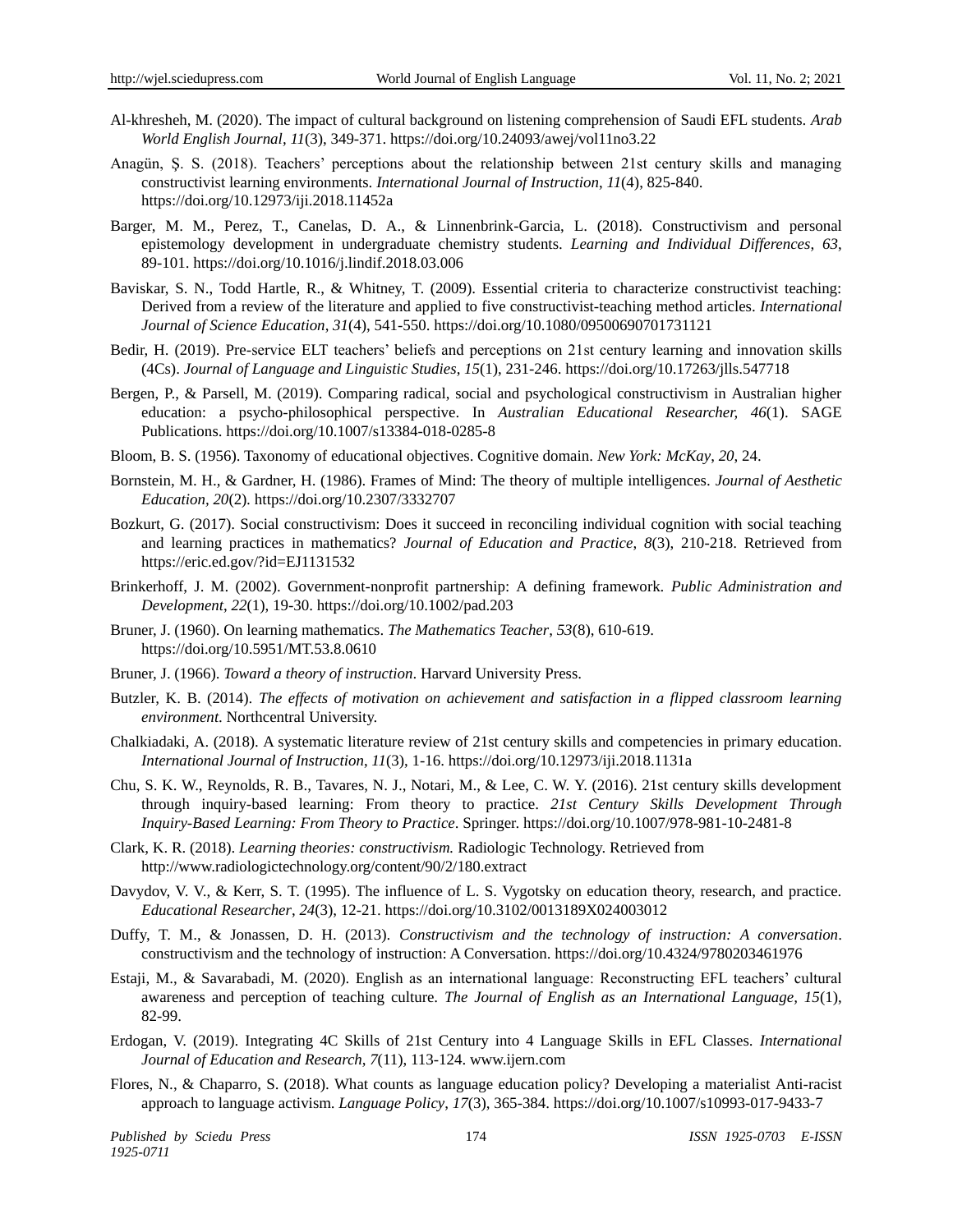Gardner, H. (2000). *Intelligence reframed: Multiple intelligences for the 21st century*. Hachette UK.

- Gardner, H. (2006). *Changing minds: The art and science of changing our own and other peoples minds*. Harvard Business Review Press.
- Gordon, M. (2008). Between constructivism and connectedness. *Journal of Teacher Education*, *59*(4), 322-331. https://doi.org/10.1177/0022487108321379
- Guild, & Burke, P. (1997). Where Do the learning theories overlap? *Educational Leadership*, *55*(1), 30-31. https://eric.ed.gov/?id=EJ550528
- Haro-Soler, M. del M., & Kiraly, D. (2019). Exploring self-efficacy beliefs in symbiotic collaboration with students: an action research project. *Interpreter and Translator Trainer*, *13*(3), 255-270. https://doi.org/10.1080/1750399X.2019.1656405
- Hibbert, L., & Foncha, J. (2019). Improving Student's Performance in English as Language of Learning and Teaching in Teacher Pre-service Education. *The Journal of English as an International Language,14*(2), 29-43.
- Holland, J. L. (1997). *Making vocational choices: A theory of vocational personalities and work environments* (3rd ed.). Odessa FL: Psychological Assessment Resources.
- Ivone, F. M., Jacobs, G., & Santosa, M. H. (2020). Information and communication technology to help students create their own books the dialogic way. *Beyond Words*, *8*(2), 78-91. https://doi.org/https://doi.org/10.33508/bw.v8i2.2545
- Johnson, R., & Johnson, D. (2019). Active learning Beyond the future. In S. M. Brito (Ed.), *Active Learning - Beyond the Future*. IntechOpen. https://doi.org/10.5772/intechopen.73460
- Jonassen, D. H. (1991). Objectivism versus constructivism: Do we need a new philosophical paradigm? *Educational Technology Research and Development*, *39*(3), 5-14. https://doi.org/10.1007/BF02296434
- Jones, C., Penaluna, K., & Penaluna, A. (2019). The promise of andragogy, heutagogy and academagogy to enterprise and entrepreneurship education pedagogy. *Education and Training*, *61*(9), 1170-1186. https://doi.org/10.1108/ET-10-2018-0211
- Kekang, H. (1997). Constructivism teaching mode, method and design. *Journal of Beijing Normal University*, *5*(75), 78-81.
- Kemp, S. (2011). Constructivism and problem-based learning. *Learning Academy*, 45-51.
- Keser, H., & Semerci, A. (2019). Technology trends, Education 4.0 and beyond. *Contemporary Educational Researches Journal*, *9*(3), 39-49. https://doi.org/10.18844/cerj.v9i3.4269
- Kumaravadivelu, B. (2003a). A postmethod perspective on English language teaching. *World Englishes*, *22*(4), 539-550. https://doi.org/10.1111/j.1467-971X.2003.00317.x
- Kumaravadivelu, B. (2003b). Beyond methods: macrostrategies for language teaching. *Choice Reviews Online, 41*(3). https://doi.org/10.5860/CHOICE.41-1693
- Lam, W. L. K. (2011). Yong Zhao: Catching up or leading the way: American education in the age of globalization. *Journal of Educational Change, 12*(1), 99-107. https://doi.org/10.1007/s10833-010-9145-7
- Mahdum, M. (2018). Language Education. *Proceedings of the UR International Conference on Educational Sciences*, 29-40.
- Martin, N. (2019). From containment to realpolitik and back again: A realist constructivist analysis of Turkey–EU relations and the migration Issue. *Journal of Common Market Studies*, *57*(6), 1349-1365. https://doi.org/10.1111/jcms.12947
- Moeller, A. J., & Abbott, M. G. (2018). Creating a new normal: Language education for all. *Foreign Language Annals*, *51*(1), 12-23. https://doi.org/10.1111/flan.12310
- Moll, L. C. (1992). Bilingual classroom studies and community analysis: Some recent trends. *Educational Researcher*, *21*(2), 20-24. https://doi.org/10.3102/0013189X021002020
- Monroe, P. (1921). *A text-book in the history of education*. Macmillan.
- Phongsirikul, M. (2017). A learner of the 20 th century becoming a teacher of the 21 st Century : A perspective on the goals of ELT in Thailand. *REFLections*, *24*, 81-94. Retrieved from

*Published by Sciedu Press* 175 *ISSN 1925-0703 E-ISSN 1925-0711*